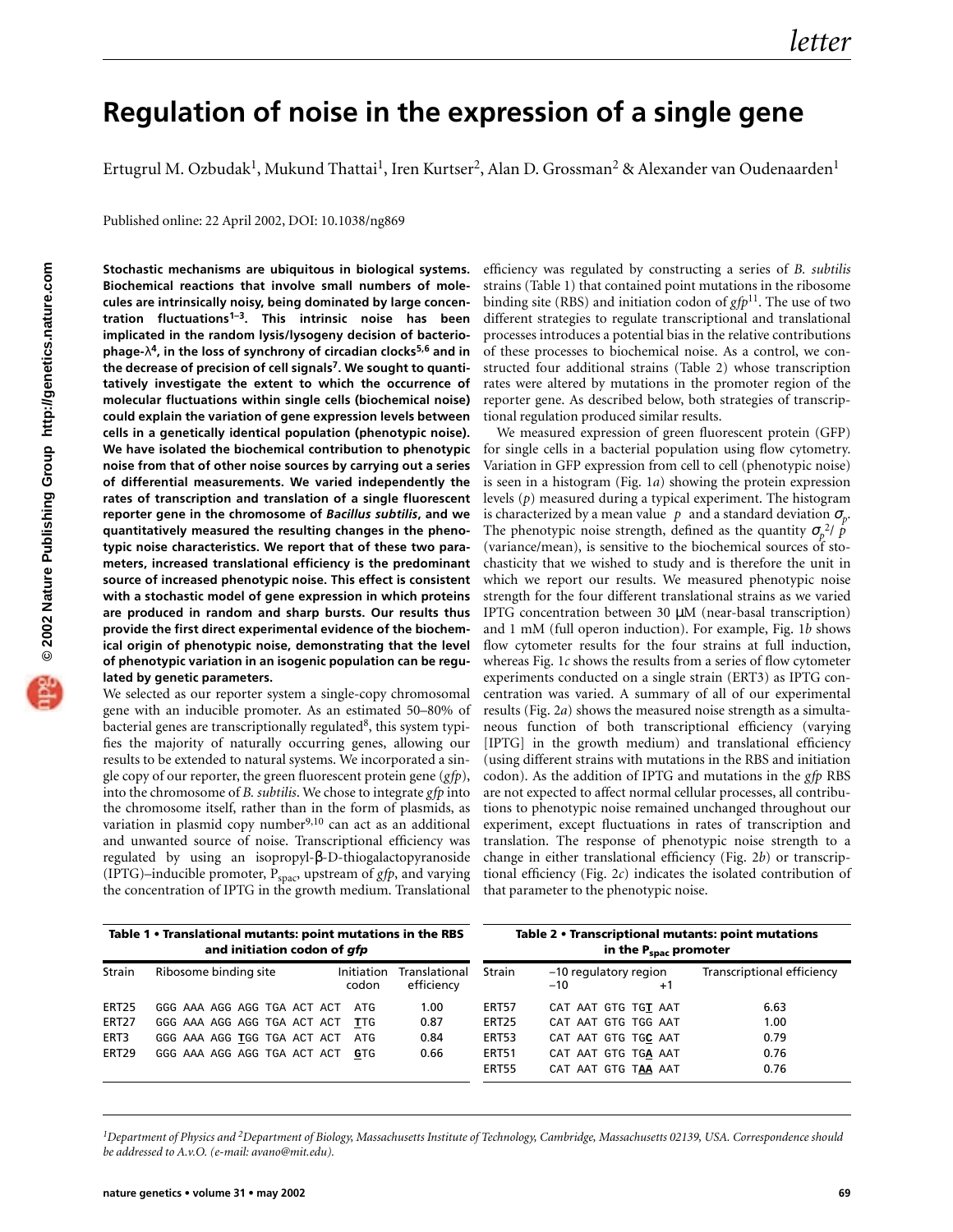

**Fig. 1** Phenotypic noise in a genetically identical bacterial population. *a*, Histogram showing the result of a typical experiment in which the expression level of a fluorescent reporter protein is measured in a population of isogenic bacterial cells. Traditional population-averaged measurements would summarize the entire histogram by its mean value (p); however, our single-cell measurements show that the expression level varies from cell to cell, with a standard deviation σ<sub>P</sub>. The phenotypic noise strength, defined as the quantity σ<sub>Ρ</sub>2/(*p*), is a measure of the spread of expression levels in a population. The relative standard deviation σ<sub>*P</sub>*/<sub></sub> $p$ ), although a more common measure of phenotypic noise, obscures its essential behavior. For instance, the relative standard deviation for a</sub> Poisson distribution is  $\sigma_p$ /(*p*)=1/(*p*)<sup>1/2</sup>, which decreases as the mean increases; but the noise strength for this distribution,  $\sigma_p$ <sup>2</sup>/(*p*)=1, is independent of the mean. In general, the noise strength circumvents the trivial effect of decreased noise with increased mean, and measures deviations from Poisson behavior. *b*, Phenotypic noise strength for the four different translational mutants at fixed inducer concentration. Noise strength is clearly dependent on translational efficiency. *c*, Phenotypic noise strength for one strain (ERT3) as inducer concentration is varied. The transcriptional efficiency does not significantly affect noise strength.

We find that the phenotypic noise strength shows a strong positive correlation with translational efficiency (Fig. 2*b*, slope=21.8), in contrast to the weak positive correlation observed for transcriptional efficiency (Fig. 2*c*, slope=6.5). Switching from the ERT27 strain to the ERT25 strain (an increase in translational efficiency of about 15%; Table 1) increases the noise strength from 32 to 35 units; the same effect is achieved only upon doubling transcriptional efficiency (a 100% increase) from the half-induction to the full-induction level. Experiments involving the control strains, in which transcription rates were altered by mutation rather than by operon induction, supported the weak correlation between noise strength and transcriptional efficiency (Fig. 2*c* inset, slope=7.3). The differential nature of our measurements (investigating changes rather than absolute values) makes our results independent of the specific properties of the reporter protein, such as gene locus or folding characteristics. This suggests that

increased translational efficiency will strongly increase the variation in the expression of any naturally occurring gene.

A stochastic model for the expression of a single gene (Fig. 3*a*) predicts that the noise strength  $(\sigma_p^2/\langle p \rangle)$  is greater than Poissonian  $(\sigma_p^2/\langle p \rangle=1)$  and is simply an increasing function of translational efficiency<sup>12</sup>:

$$
\langle p \rangle = k_R b / \gamma_p, \qquad \frac{\sigma_p^2}{\langle p \rangle} \cong 1 + b \quad .
$$

Here,  $b = k_p / \gamma_R$  is the average number of proteins synthesized per mRNA transcript; these proteins are injected into the cytoplasm in sharp bursts (Fig. 3*b*). The measured asymmetry between the noise contributions of transcriptional and translational parameters is consistent with this prediction and provides evidence of



**Fig. 2** Biochemical contribution to phenotypic noise. *a*, Complete experimental data. Each data point is the summarized result of an entire histogram corresponding to a flow cytometer run of a population of typically 10<sup>4</sup>–10<sup>5</sup> cells. The phenotypic noise strength of the population (*z*, in arbitrary fluorescence units) is plotted as a function of transcriptional efficiency (*x*, depending on the IPTG concentration) and translational efficiency (*y*, depending on the translational mutant used). Transcriptional and translational efficiencies are normalized to those of the wildtype ERT25 strain, allowing these parameters to be directly compared. These data are fitted to a plane of the form  $z=a_0+a_xx+a_yy$  using a least-square routine, giving  $a_0=7.1 \pm 0.9$ ,  $a_x=6.5 \pm 0.4$ ,  $a_y=21.8 \pm 0.9$ . The ratio  $a_y/a_x=3.4$  gives the relative effect of translational versus transcriptional efficiency on phenotypic noise strength. *b*,*c*, For clarity, the three-dimensional data are projected parallel to the fit plane onto the boundary planes *x*=1 (*b*), noise strength as a function of translation, and *y*=1 (*c*), noise strength as a function of transcription. The intersection of the fit plane with each boundary plane is shown as a solid line; dotted lines indicate an interval of 1 s.d. Data in *b* are summarized separately for each translational mutant (dark circles with error bars that represent 95% c.i.). Inset in *c* shows results of control experiments conducted on transcriptional mutants at full induction. Three strains (ERT51, ERT53 and ERT55) are very similar, both in transcriptional efficiency and in noise strength, suggesting that biochemical noise is determined by the actual transcription rate rather than by the specific method used to achieve it. The strain ERT57 shows a highly amplified transcriptional efficiency, allowing reliable estimation of correlations. Data are summarized separately for each transcriptional mutant. A linear fit through these points gives a slope *ax'*=7.3 ± 0.3, which is consistent with the slope  $a_x=6.5\pm0.4$  obtained from *a*.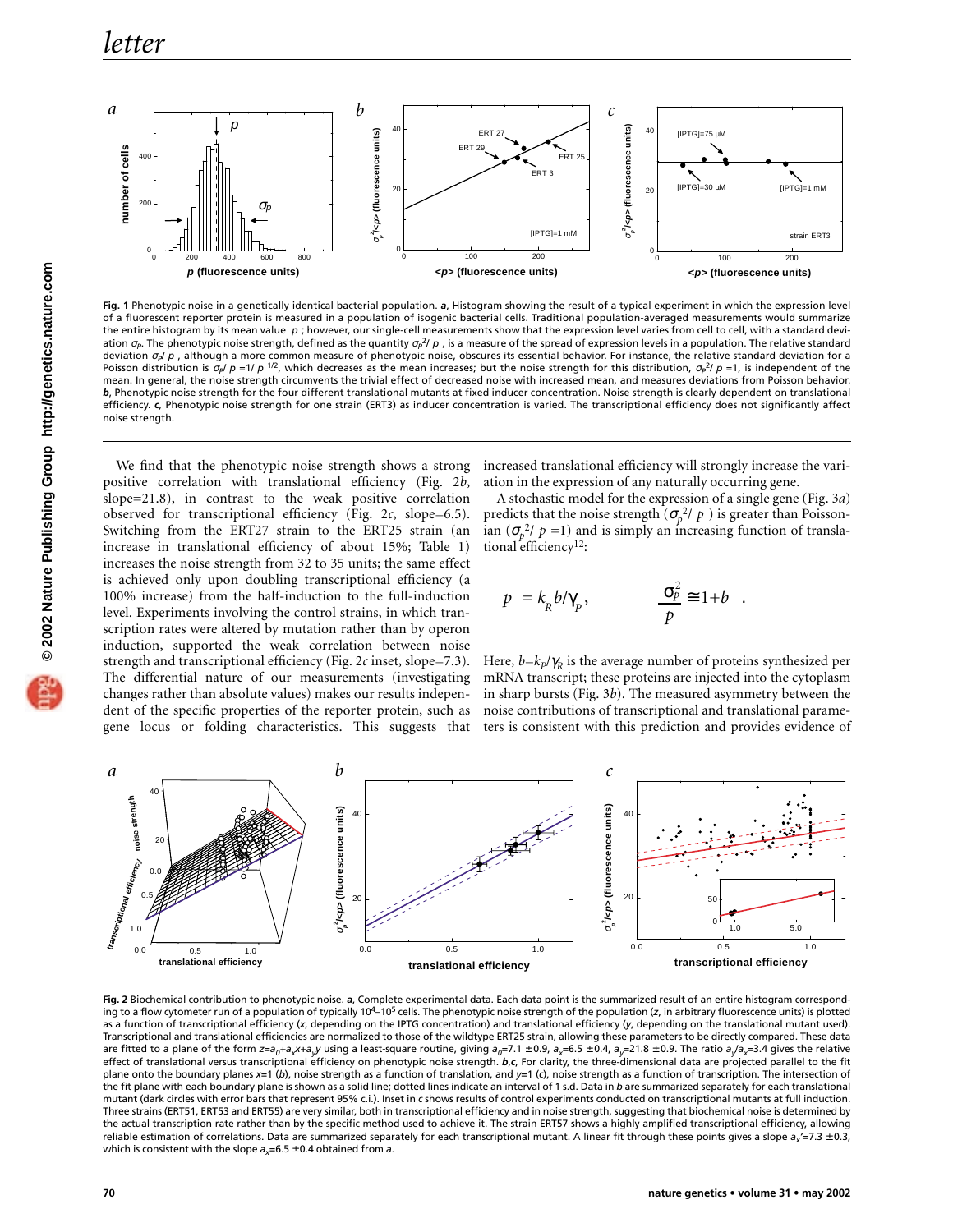**Fig. 3** The burst size effect. *a*, Modeling single-gene expression. mRNA molecules are transcribed at rate  $k_R$  from the template DNA strand. Proteins are translated at a rate  $k_P$  from each mRNA molecule. Proteins and mRNA degrade at rates  $γ<sub>P</sub>$  and  $γ<sub>R</sub>$ , respectively. Degradation into constituents is denoted by a slashed circle. *b*, Typically, mRNA is unstable when compared with the protein product of a gene. During its brief lifetime, however, an mRNA molecule can inject a large burst of proteins into the cytoplasm. A Monte Carlo timecourse over a 30 min time interval shows bursts of protein creation of average size *b*=*k<sub>P</sub>*/γ<sub>R</sub> occurring at average rate *k<sub>R</sub>*. The magnitudes of these parameters are indicated on the figure by bars. The timecourse in *b* is a magnified section of *c*. *c*,*d*, Monte Carlo simulations of typical timecourses for protein number. Deterministic timecourses are indicated as solid lines; the corresponding population histogram is shown to the right of each timecourse. The following examples both achieve the same mean protein concentration, but with different noise characteristics. In both cases,  $\gamma_R$  =0.1 s<sup>-1</sup> and  $\gamma_P$  =0.002 s<sup>-1</sup>; the burst size *b* is varied to obtain different noise strengths, whereas the transcript initiation rate  $k_R$ is chosen to fix the mean protein number at 50. A gene with low transcription but high translation rates (*c*;  $k_R$ =0.01 s<sup>-1</sup>, *b*=10) produces bursts that are large, variable and infrequent, resulting in strong fluctuations. Conversely, a gene with high transcription and low translation rates (*d*,  $k_R$ =0.1 s<sup>-1</sup>, *b*=1) produces bursts that are small and frequent, causing only weak fluctuations in protein concentration and producing a smaller phenotypic variation in the population. Regulation of a two-step process, that of transcription followed by translation, can therefore be used to independently adjust the mean protein concentration and the level of phenotypic noise in a bacterial population.

the biochemical origin of phenotypic variability (Fig. 3*c*,*d*). Phenotypic noise in a population is therefore indicative of protein concentration fluctuations over time in single cells.

Cell-to-cell variation in gene expression and flucuations over time in single cells have broad implications. Noise is often harmful, as it garbles cell signals, corrupts circadian clocks<sup>6</sup> and disrupts the fine-tuned process of development. Cell signaling pathways<sup>13</sup> and developmental switches<sup>14</sup> have evolved so as to minimize the disruptive effect of such fluctuations, in ways that are only now beginning to be understood. Recently, Becskei and Serrano reported that variation in gene expression could be reduced by autoregulation<sup>15</sup>. We have shown that phenotypic variation can be controlled by genetic parameters: low translation rates will lead to reduced fluctuations in protein concentration. Because our control parameters are general, our results should be generally applicable. We suggest that several inefficiently translated regulatory genes (Table 3) have been naturally selected for their low-noise characteristics, even though efficient translation is energetically favorable<sup>16</sup>. For example, the *cya* gene of *Escherichia coli*, whose downstream product cyclic AMP (cAMP) is involved in several cellular regulatory processes, has a low translation rate. The unusual and inefficient RBS of *cya* is conserved across a variety of Gram-negative bacteria<sup>17</sup>, perhaps because it suppresses harmful fluctuations in cAMP levels that could have highly pleiotropic effects, including cell death<sup>18</sup>. In some circumstances, noise can be highly desirable: an organism could use high translation rates and large concentration fluctuations as a means of creating nongenetic individuality in a population<sup>19,20</sup>. This is seen with the *cI* gene of  $\lambda$ -phage<sup>4,21</sup>: upon infection of a host cell, the *cI* mRNA is transcribed with an efficient RBS upstream of the initiation codon, thus creating a high-

|                                                 | Table 3 • Examples of genes inefficiently<br>translated in Escherichia coli                                                                                                                                                                                                                                           |
|-------------------------------------------------|-----------------------------------------------------------------------------------------------------------------------------------------------------------------------------------------------------------------------------------------------------------------------------------------------------------------------|
| Gene                                            | Function of gene product                                                                                                                                                                                                                                                                                              |
| cl<br>cya<br>$m$ al $T$<br>nagC<br>tetR<br>trpR | regulator of bacteriophage- $\lambda$ O <sub>R</sub> operator <sup>21</sup><br>synthesis of cAMP <sup>17</sup><br>regulator of maltose regulon <sup>16</sup><br>regulator of nag regulon <sup>26</sup><br>regulator of tetracycline resistance <sup>27</sup><br>repressor of trp, trpR and aroH operons <sup>28</sup> |



noise state; however, the lysogenic phenotype, once established, is maintained in a low-noise state (since transcription then begins at the initiation codon itself, producing inefficiently translated mRNA $4$ ). Our experimental approach of creating lownoise genes through the use of inefficient RBSs mirrors the structure of these natural systems. The technique of translational noise control can be applied in the fast-growing field of artificial genetic networks $22,23$ . The current capabilities of artificially engineered circuits such as genetic toggle switches $24$  or ring oscillators<sup>5</sup> are limited by intrinsic noise. New methods of noise reduction will allow these circuits to mimic the robust behavior of natural biological systems and will enable their practical application in areas such as biocomputation or the construction of genetic biosensors.

## **Methods**

**Strains, growth conditions and media.** We placed the gene *gfpmut2* under the control of the  $P_{\text{space}}$  promoter and introduced mutations in the ribosome binding site, initiation codon and promoter region of *gfpmut2* by PCR. Mutations were verified by sequencing; spontaneous mutation frequencies were negligible over the timecourse of our experiments. We digested the PCR products and ligated them into the *amyE* integration vector pDR67, which contains a single copy of *lacI* downstream of the constitutive promoter P<sub>pen</sub>. We amplified the resulting recombinant plasmid in the *E. coli* AG1111 strain and inserted it into the chromosome of the *B. subtilis* JH642 strain by double-crossover at the *amyE* locus. (Cells of *E. coli* and *B. subtilis* were made competent and transformed according to standard procedures.) The resulting *B. subtilis* strain contained a single copy of *gfpmut2* under the P<sub>spac</sub> promoter and a single copy of *lacI* under the constitutive  $P_{pen}$  promoter. The  $P_{spac}$  promoter includes a binding site for Lac repressor, the product of the *lacI* gene;  $P_{\text{spac}}$  is externally inducible by IPTG, which binds to and inhibits the repressor function of LacI. The concentration of IPTG in the growth medium therefore determines the transcriptional efficiency of *gfpmut2*. Addition of IPTG is not expected to affect native operon expression in *B. subtilis*.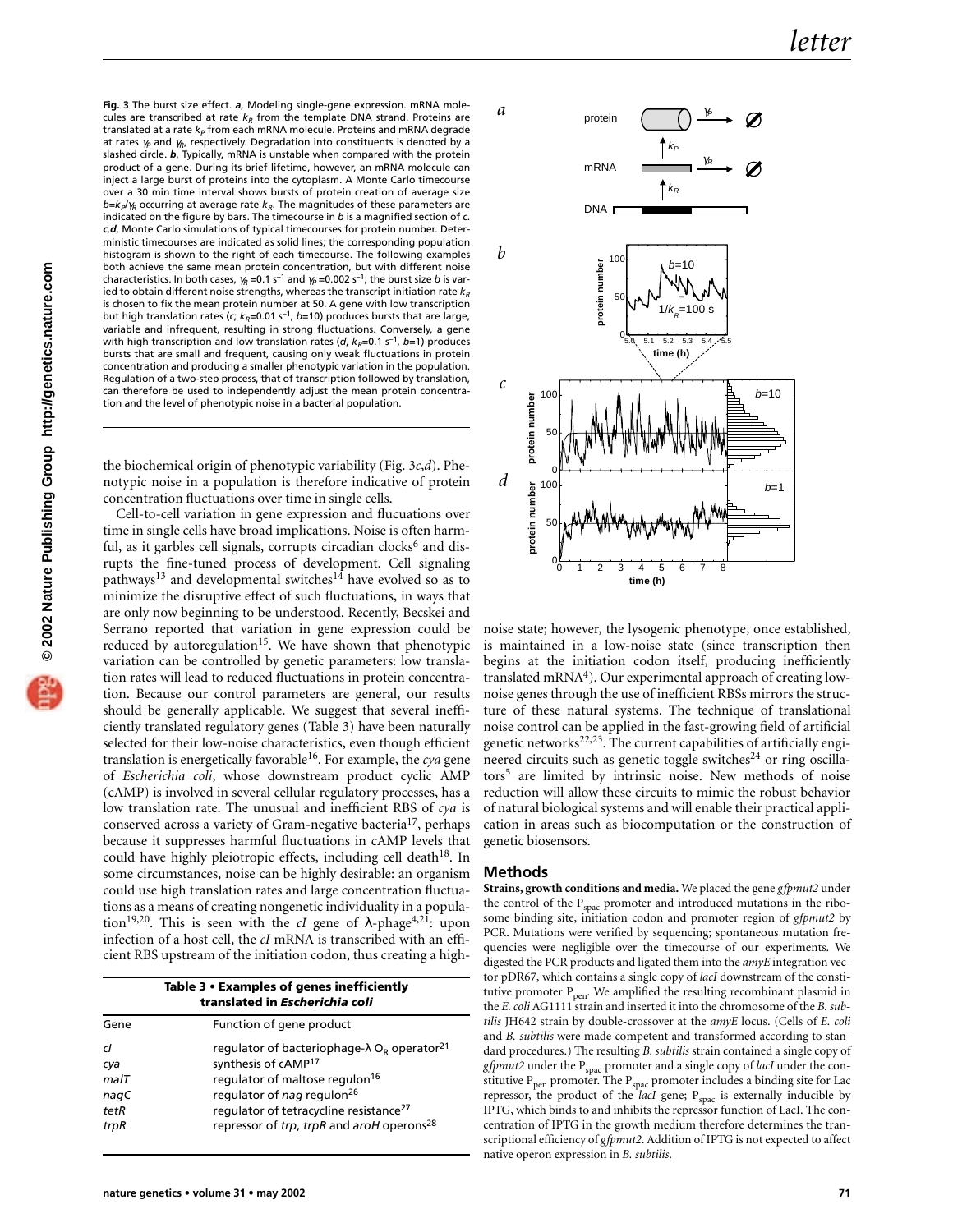We grew cells overnight in Luria Bertani (LB) broth at 37 °C, diluted these cultures and induced them with varying amounts of IPTG for at least 5 h at 37 °C. We grew non-induced strains to determine the amount of background fluorescence due to auto-fluorescence. The background fluorescence is very similar to the fluorescence measured for the *B. subtilis* JH642 strain lacking  $gfpmut2$ . This implies that the  $P_{space}$  promoter is tightly controlled.

**Data acquisition and analysis.** We collected cells from growth cultures at  $OD_{600} \approx 1.0$ , which corresponds to the late exponential phase. To eliminate cell aggregates, we centrifuged cells at 4,000 rpm for 1 min, pelleted the supernatant at 14,000 rpm for 1 min and resuspended the pellet in PBS. We independently confirmed the distributions of cell shapes using fluorescence microscopy. Single-cell fluorescence measurements were carried out on a Becton-Dickinson FACScan flow cytometer with a 488-nm Argon excitation laser and a 525-nm emission filter. FACScan data were analyzed on a Macintosh Quadra 650 using the Cell Quest program. During each flow-cytometer experiment, we collected data from  $10^4$ - $10^5$  single cells; each run typically lasted for 2 min and was conducted at room temperature. Cells from the same sample were often analyzed in two runs separated by 15 min or more. The measured fluorescence distribution was unchanged both during the course of a single run and between two such runs. To reduce noise in fluorescence values resulting from different cell sizes, we analyzed cells using the smallest allowed gate in the side-scattering and forward-scattering space.

**Determination of transcriptional and translational efficiencies.** For the translational mutants, we defined the transcriptional efficiency as the average fluorescence measured for a specific strain at a certain IPTG concentration normalized to the average fluorescence measured for that strain at full induction ([IPTG]>1 mM). The translational efficiency of a strain was defined as the average fluorescence of the strain at full induction normalized to that of the wildtype strain (ERT25). For the transcriptional mutants, we defined transcriptional efficiency for each strain as the average fluorescence measured at full induction normalized to that of the ERT25 strain. We determined parameter error bars over at least 20 repeated measurements.

**Modeling single gene expression.** The noise properties of a single gene can be derived using the Langevin technique. This approach yields statistics equivalent to those generated by large-scale Monte Carlo simulations, but has the added advantage of providing insight into system behavior<sup>25</sup>. We treat the mRNA number  $r$  and protein number  $p$  as continuous quantities and assume that fluctuations are introduced by gaussian white noise sources:

$$
\frac{dr}{dt} + \gamma_{\!R} r = k_{\!R} + \eta_{\!R} \ , \qquad \qquad \frac{dp}{dt} + \gamma_{\!P} p = k_{\!P} r + \eta_{\!P} \, .
$$

Here,  $\gamma_R$  and  $\gamma_P$  represent the decay rates of mRNA and protein, respectively;  $k_R$  is the transcription rate and  $k_P$  is the translation rate, so the rate of protein creation is  $k_p r$  (Fig. 3*a*).  $\eta_R$  and  $\eta_P$  are white noise sources with the following statistics:

$$
\langle \boldsymbol{\eta}_{i}(t)\rangle\!\!=\!\!0,\qquad\quad\langle \boldsymbol{\eta}_{i}(t)\boldsymbol{\eta}_{i}(t\!+\!\tau)\rangle\!\!=\!\!q_{i}\,\delta\!\!\left(\tau\right),\qquad\qquad i\!\!=\!\!R\,or\,P,
$$

where angular braces represent population averages, and  $\delta$  is the Dirac  $\delta$ function. The noise magnitudes  $q_i$  are chosen so that they are consistent with the steady-state Poisson statistics of chemical reactions. For example, in steady-state, the mRNA number is given by  $\langle r \rangle = k_R / \gamma_R$ . Expanding around this steady-state by setting  $r=\langle r \rangle + \delta r$  gives:

$$
\frac{d\delta r}{dt} + \gamma_R \delta r = \eta_R.
$$

Fourier-transforming these equations by setting  $x(t) = \int e^{i\omega t} x(\omega) d\omega / 2\pi$  gives

$$
\frac{\delta r(\omega)}{\eta_R(\omega)} = \frac{1}{\gamma_R + i\omega}, \qquad \langle |\eta_R(\omega)|^2 \rangle = q_R,
$$

so that the steady-state value of the fluctuations is given by

$$
\langle \delta r \rangle = \int \frac{d\omega}{2\pi} \frac{1}{\gamma_R^2 + \omega^2} q_R = \frac{q_R}{2\gamma_R}.
$$

Now we impose Poisson statistics by setting  $\langle \delta r^2 \rangle = \langle r \rangle$ , giving  $q_R = 2k_R$ , and similarly,  $q_p=2k_p k_R/\gamma_R$ . Protein number fluctuations can then be derived as

$$
\langle \delta p^2 \rangle = \int\!\!\frac{d\omega}{2\pi} \, \frac{1}{\gamma_p^2 + \omega^2} \bigg( \!q_{_P} + \frac{k_P^2 q_{_R}}{\gamma_R^2 + \omega^2} \bigg) \! = \! \langle p \rangle \! \left( \!1 \!+\! \frac{k_P}{\gamma_R + \gamma_P} \! \right) \; .
$$

We define the noise strength to be the quantity  $v = \langle \delta p^2 \rangle / \langle p \rangle$ , also known as the Fano factor (Fig. 1*a*). For a Poisson process, ν=1; for an arbitrary stochastic process, the noise strength reveals deviations from Poissonian behavior. Setting  $\phi = \gamma_P / \gamma_R$  and defining the burst size  $b = k_P / \gamma_R$  finally gives

$$
\frac{\langle \delta p^2 \rangle}{\langle p \rangle} \equiv \frac{\sigma_p^2}{\langle p \rangle} = 1 + \frac{b}{1 + \phi} .
$$

Typically, φ is a small quantity (mRNA is unstable compared with protein), so that the result above reduces to that shown in the main text.

**Monte Carlo simulations.** Simulations were implemented using Gillespie's algorithm for stochastic coupled chemical reactions<sup>1</sup>. The reactions simulated are those schematically indicated in Fig. 3*a*. We assume individual reactions to be Poisson, so that the probability of a reaction with rate *k* happening in a time *dt* is given by *kdt*, and the waiting times between successive reactions are exponentially distributed. We assume that steady-state has been reached at a time equal to ten times the protein half-life. Each simulated histogram is the result of 5,000 trials.

**Software.** We converted data to ASCII format using MFI (E. Martz, Univ. of Massachusetts, Amherst, available at http://www.umass.edu/ microbio/mfi.

## **Acknowledgments**

*We thank S. Bell, E.M. Judd, H.H. McAdams, W.F. Burkholder and R. Weiss for critically reviewing the manuscript. E.O. was funded through a Merck fellowship. This work was supported by the Edgerly Science Partnership fund, DARPA and a National Science Foundation CAREER award.*

## **Competing interests statement**

*The authors declare that they have no competing financial interests.*

Received 9 November 2001; accepted 18 March 2002.

- 1. Gillespie, D.T. Exact stochastic simulation of coupled chemical reactions. *J. Phys. Chem.* **81**, 2340–2361 (1977).
- 2. McAdams, H.H. & Arkin, A. It's a noisy business! Genetic regulation at the nanomolar scale. *Trends Genet*. **15**, 65–69 (1999).
- 3. McAdams, H.H. & Arkin, A. Stochastic mechanisms in gene expression. *Proc. Natl Acad. Sci. USA* **94**, 814–819 (1997).
- 4. Arkin, A., Ross, J. & McAdams, H.H. Stochastic kinetic analysis of developmental pathway bifurcation in phage λ-infected *Escherichia coli* cells. *Genetics* **149**, 1633–1648 (1998).
- 5. Elowitz, M.B. & Leibler, S. A synthetic oscillatory network of transcriptional regulators. *Nature* **403**, 335–338 (2000). 6. Barkai, N. & Leibler, S. Biological rhythms: circadian clocks limited by noise.
- *Nature* **403**, 267–268 (2000).
- 7. Berg, O.G., Paulsson, J. & Ehrenberg, M. Fluctuations and quality of control in biological cells: zero-order ultrasensitivity reinvestigated. *Biophys. J.* **79**, 1228–1236 (2000).